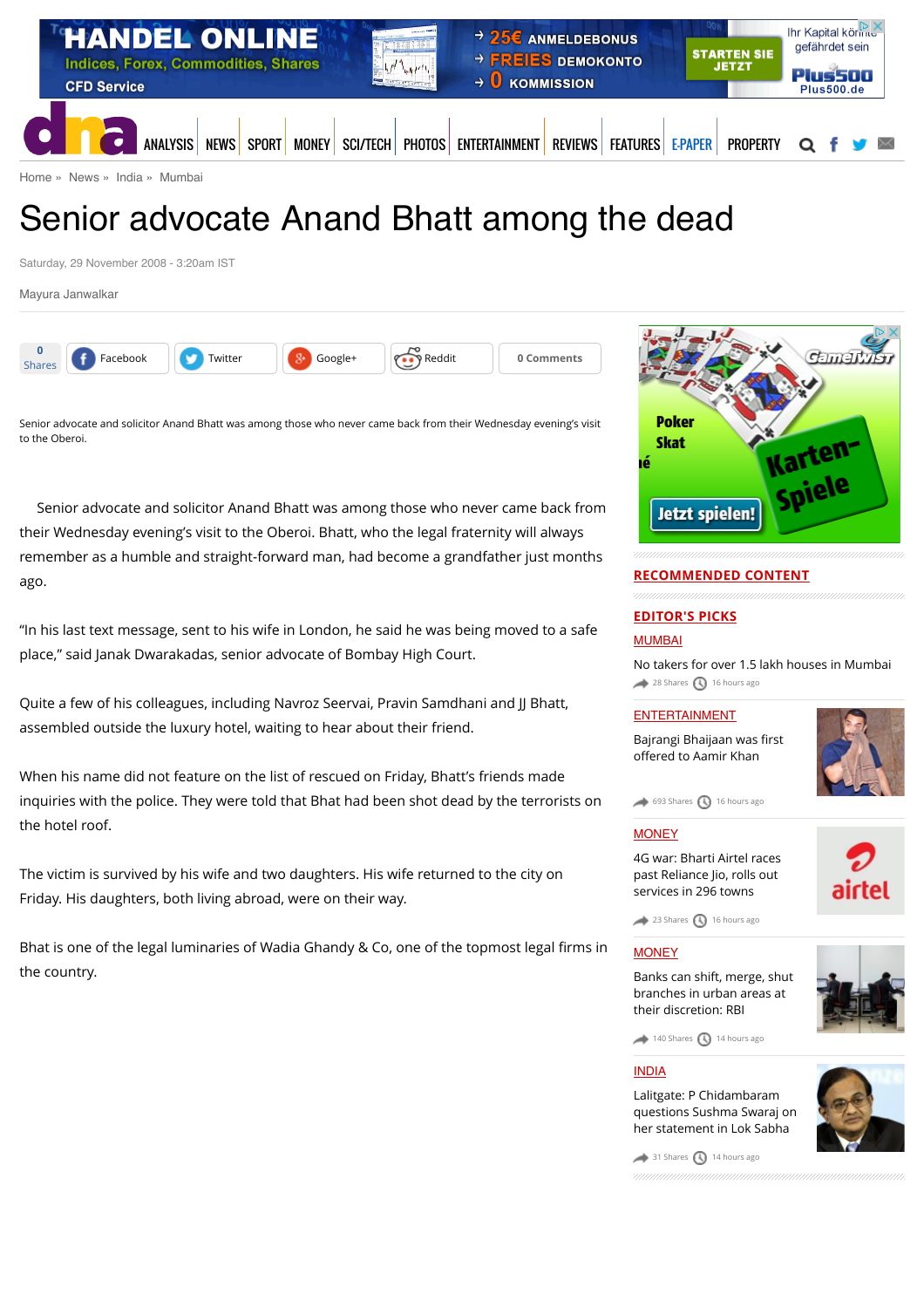

#### [Jump to comments](http://www.dnaindia.com/mumbai/report-senior-advocate-anand-bhatt-among-the-dead-1210119#comments)

## **FROM AROUND THE WEB**



**[What Going On With the Tiny](http://www.ozy.com/acumen/whats-wrong-with-all-those-little-newborns/40384?utm_source=Outbrain&utm_medium=CPC&utm_campaign=INTL%20-%20All%20Clicks%20ALL%20Devices) Newborns in Korea?**  $\cap$ 7



**[10 Essential Stops For Europe](http://travel-gist.com/10-essential-stops-for-europe-first-timers/) First-Timers** Best Travel Site



**[9 Celebrities You Didn't Know](http://machodaily.com/2015/06/9-celebrities-didnt-know-german/?utm_source=Outbrain&utm_medium=CPC&utm_campaign=OB_DE_Desktop_Tablet_Macho_9CelebritiesGerman) Were German** MachoDaily



**[History's Most Sadistic Serial](http://www.ozy.com/flashback/historys-most-sadistic-serial-killer/40585?utm_source=Outbrain&utm_medium=CPC&utm_campaign=INTL%20-%20All%20Clicks%20ALL%20Devices) Killer** O<sub>Z</sub>y



**Free Diver Natalia Molchanova [Descends for Fun, Then Vanishes](http://www.nytimes.com/2015/08/05/sports/natalia-molchanova-champion-free-diver-is-missing-near-ibiza.html?WT.mc_id=2015-AUGUST-OTB-INTL_AUD_DEV-0801-0831&WT.mc_ev=click&ad-keywords=IntlAudDev)** New York Times



**[Jail Video of Sandra Bland Aims](http://www.nytimes.com/2015/07/30/us/jail-video-of-sandra-bland-aims-to-dispel-rumors-about-her-death.html?WT.mc_id=2015-AUGUST-OTB-INTL_AUD_DEV-0801-0831&WT.mc_ev=click&ad-keywords=IntlAudDev) to Dispel Rumors About Her Death**

The New York Times - US



**[Welcome to Europe's Jihadi](http://www.ozy.com/fast-forward/welcome-to-europes-jihadi-corridor/60342?utm_source=Outbrain&utm_medium=CPC&utm_campaign=INTL%20-%20All%20Clicks%20ALL%20Devices) Corridor**  $OZ$ 



**[Is There Such a Thing as 'Ethical](http://www.nytimes.com/2015/07/27/fashion/ethical-cheating-open-minded-dot-com.html?WT.mc_id=2015-AUGUST-OTB-INTL_AUD_DEV-0801-0831&WT.mc_ev=click&ad-keywords=IntlAudDev) Cheating'?** New York Times



**[Top 10 Most Beautiful Girls in](http://azviralbuzz.com/10-most-beautiful-women-in-sports/) Sports** Amazing Viral Buzz

mmended by Outbrain



[Mumbai hit-and-run: Why shouldn't we take](http://www.dnaindia.com/mumbai/report-mumbai-hit-and-run-why-shouldn-t-we-take-away-your-driving-licence-rto-asks-janhavi-gadkar-2111529) away your driving licence, RTO asks Janhavi Gadkar

 $42$  Shares  $\bigcirc$  [1 day ago](http://www.dnaindia.com/mumbai/report-senior-advocate-anand-bhatt-among-the-dead-1210119#)

Yakub Memon execution: When state acts to [protect itself, it's not murderer, says NSA Ajit](http://www.dnaindia.com/mumbai/report-yakub-memon-execution-when-state-acts-to-protect-itself-it-s-not-murderer-says-nsa-ajit-doval-2111205) Doval

[235 Shares](http://www.dnaindia.com/mumbai/report-senior-advocate-anand-bhatt-among-the-dead-1210119#) [2 days ago](http://www.dnaindia.com/mumbai/report-senior-advocate-anand-bhatt-among-the-dead-1210119#)

[Check bed.mhpravesh.in for Maharashtra B.Ed](http://www.dnaindia.com/mumbai/report-check-bedmhpraveshin-for-maharashtra-bed-common-entrance-test-results-2015-2112077) Common Entrance Test Results 2015  $\rightarrow$  [3 Shares](http://www.dnaindia.com/mumbai/report-senior-advocate-anand-bhatt-among-the-dead-1210119#)  $\bigcirc$  [5 hours ago](http://www.dnaindia.com/mumbai/report-senior-advocate-anand-bhatt-among-the-dead-1210119#)

[Janhavi Gadkar gets bail](http://www.dnaindia.com/mumbai/report-janhavi-gadkar-gets-bail-2111487) [17 Shares](http://www.dnaindia.com/mumbai/report-senior-advocate-anand-bhatt-among-the-dead-1210119#) [1 day ago](http://www.dnaindia.com/mumbai/report-senior-advocate-anand-bhatt-among-the-dead-1210119#)

[Another green corridor in Mumbai, this time](http://www.dnaindia.com/mumbai/report-another-green-corridor-in-mumbai-this-time-from-vashi-to-mulund-2111918) from Vashi to Mulund  $\leftrightarrow$  [47 Shares](http://www.dnaindia.com/mumbai/report-senior-advocate-anand-bhatt-among-the-dead-1210119#)  $\bigcirc$  [13 hours ago](http://www.dnaindia.com/mumbai/report-senior-advocate-anand-bhatt-among-the-dead-1210119#)

## **TOP STORIES FROM CITIES**

[2 die due to H1N1, leptospirosis; BMC says it's](http://www.dnaindia.com/mumbai/report-2-die-due-to-h1n1-leptospirosis-bmc-says-it-s-well-prepared-2112214) well prepared

[Mumbai green corridor: Heart transported](http://www.dnaindia.com/mumbai/report-mumbai-green-corridor-heart-transported-successfully-from-vashi-to-mulund-2111941) successfully from Vashi to Mulund

[Check bed.mhpravesh.in for Maharashtra B.Ed](http://www.dnaindia.com/mumbai/report-check-bedmhpraveshin-for-maharashtra-bed-common-entrance-test-results-2015-2112077) Common Entrance Test Results 2015

[Dr Prakash Baba Amte wants doctors to serve](http://www.dnaindia.com/mumbai/report-dr-amte-wants-doctors-to-serve-rural-areas-2111856) rural areas

[One lakh women to hold hands through](http://www.dnaindia.com/mumbai/report-one-lakh-women-to-hold-hands-through-pregnancy-2111861) pregnancy

#### **ACROSS DNA NEWS**

1989 Bhagalpur Riots: Inquiry commission [blames Congress and the police of 'inaction'](http://www.dnaindia.com/india/report-bjp-blames-congress-for-1989-bhagalpur-riots-questions-nitish-kumar-s-alliance-with-rjd-2112207)

[Menstruating woman runs marathon without](http://www.dnaindia.com/world/report-menstruating-woman-runs-marathon-without-tampon-to-break-taboos-around-periods-2112188) tampon to break taboos around periods

[Air India plane carrying 164 passengers su](http://www.dnaindia.com/india/report-air-india-plane-carrying-164-passengers-suffers-tyre-burst-while-landing-2112182)ffers tyre burst while landing

['Toy' bomb kills teenager in Pakistani Kashmir:](http://www.dnaindia.com/world/report-toy-bomb-kills-teenager-in-pakistani-kashmir-police-2112167) Police

[United States adds Russian oil](http://www.dnaindia.com/world/report-united-states-adds-russian-oil-field-to-sanctions-list-2112168) field to sanctions list

## **SPORTS NEWS**

[Sourav Ganguly, Rahul Dravid and Sachin](http://www.dnaindia.com/sport/report-sourav-ganguly-rahul-dravid-and-sachin-tendulkar-the-brahma-vishnu-mahesh-of-indian-cricket-2112205)

**ALSO READ**



**[Parents should ensure children](http://www.dnaindia.com/mumbai/report-parents-should-ensure-children-don-t-carry-tuition-books-to-school-bombay-high-court-2111768) don't carry tuition books to school: Bombay High Court**



**Thane: After fall of residential [building, 480 schools 'sans OC'](http://www.dnaindia.com/mumbai/report-after-fall-of-residential-building-480-schools-sans-oc-could-be-next-2111769) could be next**



**[Playwin felicitates 14 jackpot](http://www.dnaindia.com/mumbai/report-playwin-felicitates-14-jackpot-winners-with-over-rs9-crore-2111759) winners with over Rs9 crore**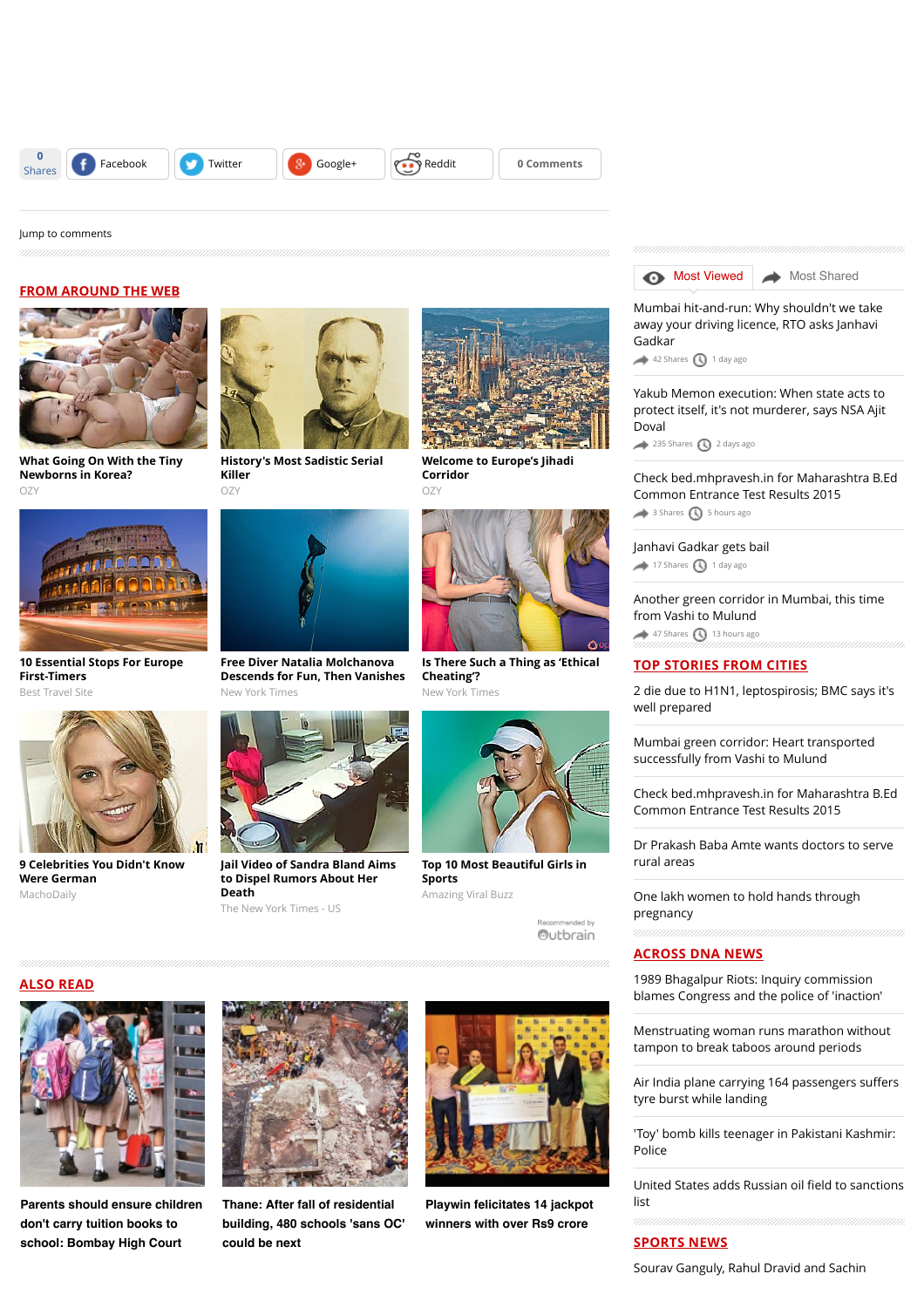

**[Opposition creates ruckus over](http://www.dnaindia.com/mumbai/report-opposition-creates-ruckus-over-hawkers-policy-implementation-2111822) hawkers' policy implementation**



**Give four-hour weather [forecast during monsoon:](http://www.dnaindia.com/mumbai/report-give-four-hour-weather-forecast-during-monsoon-bombay-high-court-to-weatherman-2111819) Bombay High Court to weatherman**

**[MORE STORIES](http://www.dnaindia.com/mumbai)**



**[Fed up of Ranes' harassment,](http://www.dnaindia.com/mumbai/report-fed-up-of-ranes-harassment-congress-corporator-from-chembur-resigns-join-sena-2111818) Congress corporator from Chembur resigns, join Sena**

## **LATEST VIDEOS**



**[Watch: Orangutan kisses](http://www.dnaindia.com/world/video-watch-orangutan-kisses-pregnant-woman-s-belly-2109068) pregnant woman's belly**





**[11 lion cubs born in Gir Forest](http://www.dnaindia.com/india/video-11-lion-cubs-born-in-gir-forest-2105493) Canadian groom surprises his [Indian bride by singing 'Tum Hi](http://www.dnaindia.com/world/video-canadian-groom-surprises-his-indian-bride-by-singing-tum-hi-ho-2104831) Ho'**

[Tendulkar: The Brahma, Vishnu, Mahesh of](http://www.dnaindia.com/sport/report-sourav-ganguly-rahul-dravid-and-sachin-tendulkar-the-brahma-vishnu-mahesh-of-indian-cricket-2112205) Indian cricket

Ashes 2015: 10 mind-boggling facts about [Australia's sensational collapse at Nottingham](http://www.dnaindia.com/sport/report-ashes-2015-10-mind-boggling-facts-about-australia-s-sensational-collapse-at-nottingham-2112195)

[How the WWE accidentally promoted porn](http://www.dnaindia.com/sport/report-wwe-accidentally-promotes-porn-sites-by-naming-women-s-tag-team-submission-sorority-2112186) websites

[Ashes 4th Test, Day 2 tea report: Australia lose](http://www.dnaindia.com/sport/report-ashes-4th-test-day-2-tea-report-australia-lose-way-after-rogers-warner-century-stand-2112173) way after Rogers-Warner century stand

## **TRENDING TOPICS**

| Sonia Gandhi                      | Rahul Gandhi |              |  |  |
|-----------------------------------|--------------|--------------|--|--|
| Narendra Modi<br>Yakub Memon      |              |              |  |  |
| 1993 Mumbai blasts<br>Tiger Memon |              |              |  |  |
| Radhe Maa<br>Bajrangi Bhaijaan    |              |              |  |  |
| Stuart Broad                      | Ashes 2015   | Donald Trump |  |  |
| Reserve Bank of India (RBI)       |              |              |  |  |
| Raghuram Rajan                    | ASUS         |              |  |  |